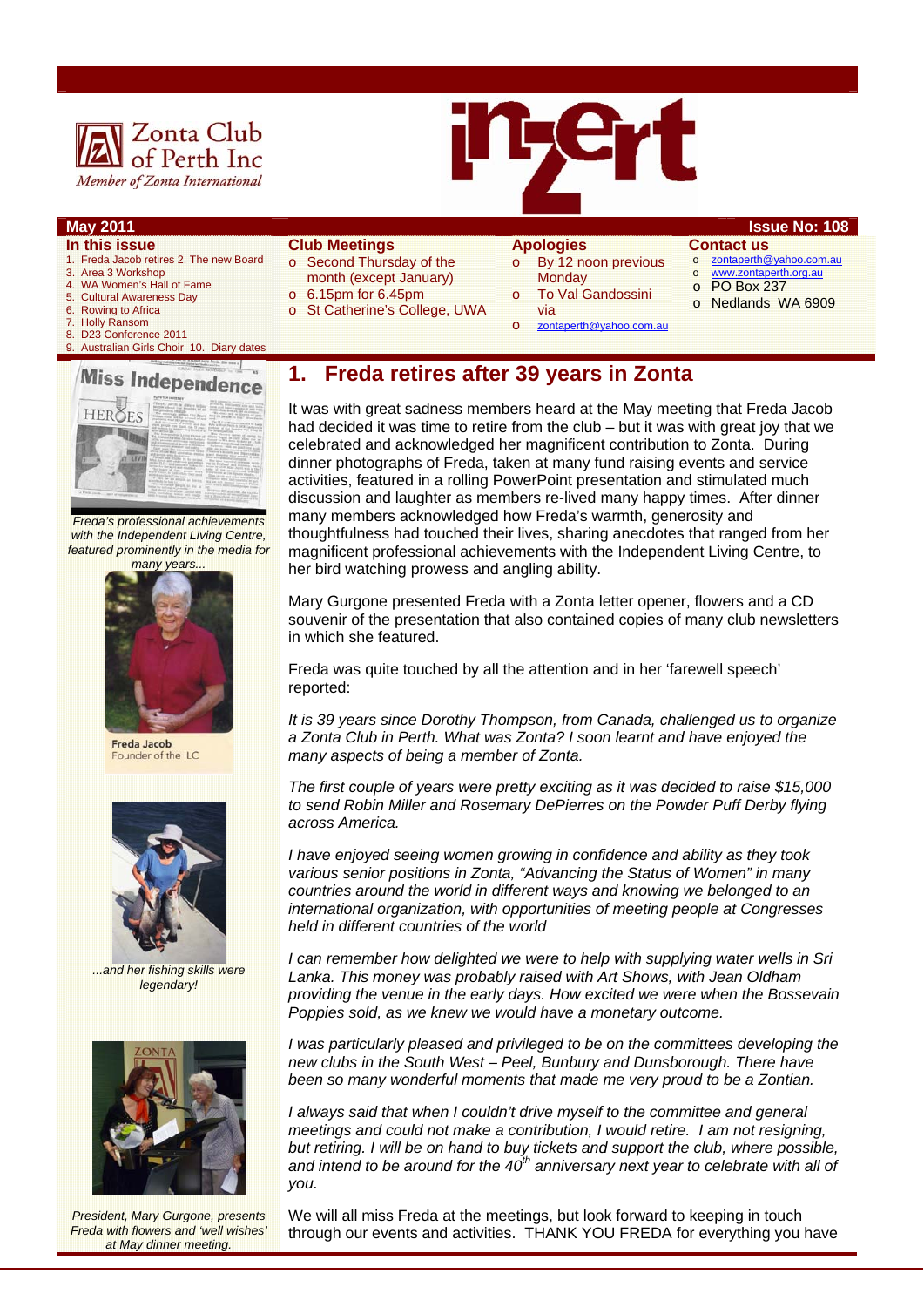contributed both to Zonta and to us all personally.

## **2. The Board and Nominating Committee 2011-12**



*L-R* Carolyn McMickan, Lyn McArthur, 'Tricia Summerfield, Mary Gurgone, Karina Moore, Kate Ellson, Val Gandossini, Larraine McLean, Deb Mason and Karen Groves Absent: Wendy Atherden and Sharron Hickey

Freda Jacob's last duty before retiring was to induct the members of the Board for 2011-12. This was a duty that Freda conducted with grace and decorum.

**President** Mary Gurgone *1st. Vice President* Larraine McLean *2nd Vice President* 'Tricia Summerfield **Treasurer Communist Communist Communist Communist Communist Communist Communist Communist Communist Communist Communist Communist Communist Communist Communist Communist Communist Communist Communist Communist Communist C** Secretary Carolyn McMickan<br>2<sup>nd</sup> year Directors Lyn McArthur and 1<br>1<sup>st</sup> year Directors Kate Ellson and Sh

Lyn McArthur and Wendy Atherden **Kate Ellson and Sharron Hickey** *Nominating Committee\** Deb Mason, Karen Groves (Chair), Carolyn McMickan and Val Gandossini

## **3. Area Workshop March 26th 2011**  *Carolyn McMickan*



*L-R: Josephine Spaull (Bunbury) is congratulated by D23 Governor, Jane Smith (right) on being inducted into the WA Women's Hall of Fame.* 



*Comedian Yvonne Mettam entertained us with hilarious stories* 



*Club Member Penny Flett, West Australian of the Year 2009, was inducted into the inaugural WA Women's Hall of Fame.* 



*Carina Hoang shows her book to ABC broadcaster, Babs McHugh (MC of IWD Breakfast)* 

I thoroughly enjoyed myself as a first time participant at the recent Zonta Area Three workshop. Firstly, the Mallard Duck, in The Swan Valley, was a magnificent venue with excellent facilities and superb food. More importantly the workshop was a great opportunity to meet women from other Zonta Clubs in our area plus enjoy a great day with fellow Zonta Club of Perth members. I learnt a great deal about many organisational aspects of Zonta, particularly its core values, history and vision for the future.

There was a variety of guest speakers including District Governor Jane Smith and comedian/author Yvonne Mettam. The afternoon's sessions were hands on. Membership, with specific focus on retention, was one of the areas which we discussed. The workshop concluded with drinks and nibbles which was a perfect way to cap off a great day.



 *Great use was made of the lovely terrace and outdoor areas with members having opportunity to meet Zontians from other clubs.*

## **4. WA's First Women's Hall of Fame**

Congratulations to our own Dr Penny Flett, who was inducted into WA's First Women's Hall of Fame for her work as a "Health Pioneer"

Besides being West Australian of the Year in 2009 and CEO of the Brightwater Group, Penny is also chairwoman of the WA Aged Care Advisory Council. She oversaw the development of a State Aged Care Plan, a guide to the evolution of health and aged care services.

Also inducted were former member Beryl Grant, Kath Mazzella who was our Area 3 Woman of Achievement in 2005, Leah Umbagai who administers the Ilerla Project in the Kimberley and Josephine Spaull from the Bunbury Club.

Congratulations also to Carina Hoang, author and boat person and fellow inductee into WA's First Women's Hall of Fame. Carina was 16 when she fled Vietnam in 1979 with her two younger siblings. She has since gained a chemistry degree and a Master of Business Administration in the U.S. and worked there until 2006, when she moved to WA. Last year Carina released a book – Boat People: Personal Stories from the Vietnamese Exodus 1975 – 1996, that is a thought-provoking read that provides some insights to the struggles of the boat people and also to the authorities, particularly in Hong Kong, that had to accommodate and process large numbers of people. Carina provided a fascinating presentation at our Cultural Awareness Day.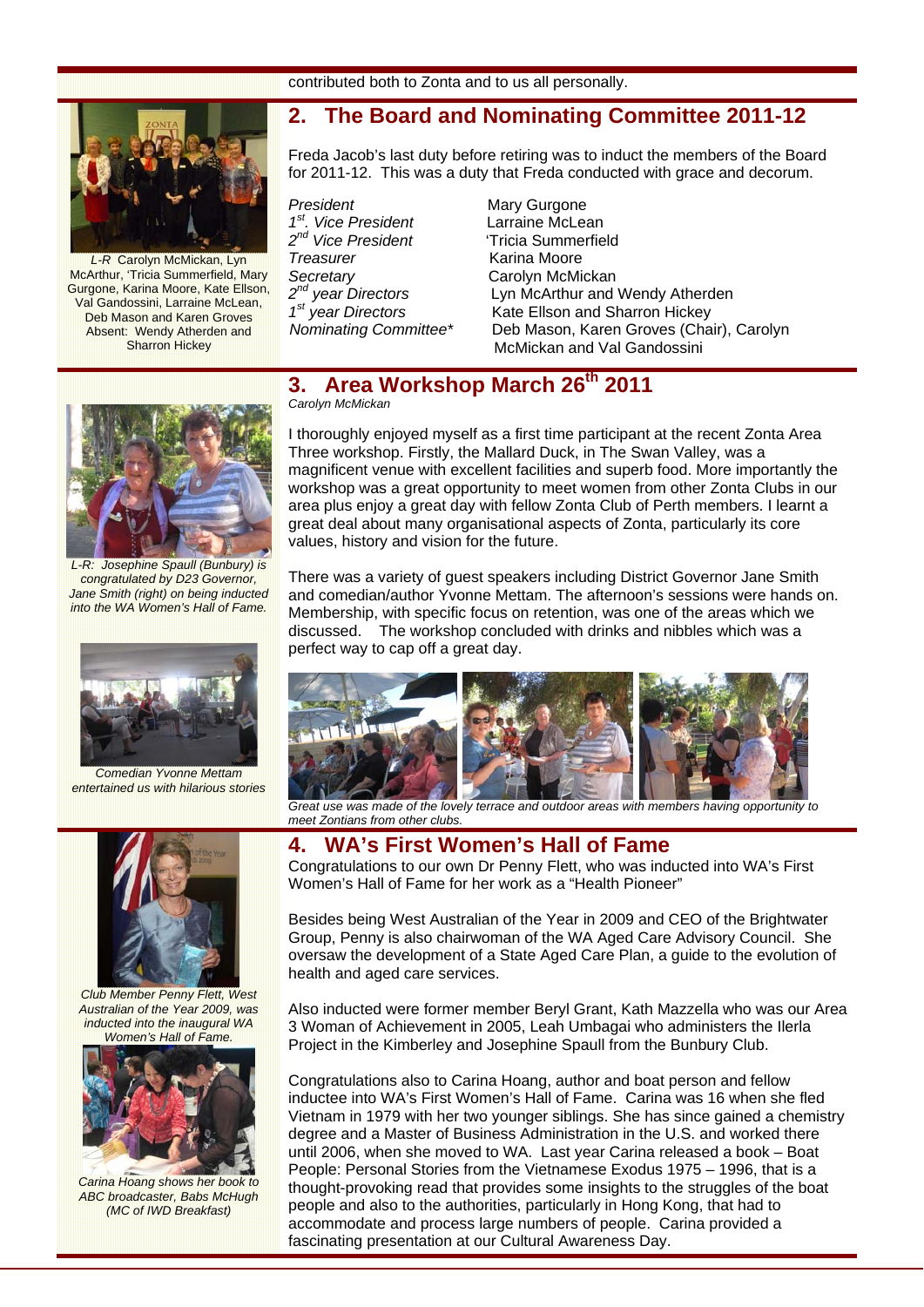

*Carina Hoang Inductee, WA Hall of Fame 2011. Carina donated 15% from her book sales, at the event, to Zonta Service Projects* 



*L-R Mary Gurgone,, Carina Hoang, Marlene O'Meara and Wendy Atherton* 



*L-R Kate Ellson, Robyn Sterrett, Wendy Atherden and Karen Groves* 



*Karina Hoang and Wendy Atherton* 





*Debbie and THP finance guru – Annalees* 

# **5. Cultural Awareness Day – "becoming Australian: past, present & future"**

*Karen Groves* 

What a wonderful event this was! Held on Saturday 7 May 2011, it took the form of an afternoon of information sharing on the refugee experiences of six women. Members of the club and guests, numbering between 40 and 50 attendees, gathered at the William Street Family Therapy Centre in Mt. Lawley (kindly donated by the Gurgones) to learn about the lives of women who have made Australia their home, after arriving here as refugees.

Thus began a fascinating, stimulating and challenging afternoon, which was the culmination of months of work - deciding on the purpose and format of the event, preparing the program, sourcing the speakers and promoting the idea. Much of the legwork was done by Wendy Atherden, but she was most ably assisted by Kate Ellson, Carolyn McMickan and Judy Tennant.

It was important to host this event in a calm, friendly, supportive and encouraging environment, which would not be threatening to the presenters. This approach was taken as this was the first time the club has engaged in this type of event, dealing with sensitive issues and asking refugees to speak about personal stories. It was hoped that it could be the first of future such events, depending on the success of this venture.

Attendees were privileged to meet **Sunili Govinnage**, a young lawyer, born in Sri Lanka and now working with Legal Aid WA and providing to assistance to offshore asylum seekers; **Hanan Abu Laban**, a Community Development Coordinator at the North Metropolitan Migrant Centre, born in Kuwait and living in Australia under the skilled migration scheme; **Robyn Sterrett**, a Clinical Nurse Specialist for Refugee Health with the South Metropolitan Public Health Unit, who has worked with refugees for over 32 years; **Carina Hoang**, author of "Boat People" and a survivor of the traumatic aftermath of the Vietnam War; **Margaret Auma-Okuma,** a courageous mother now qualified in accounting, after her amazing refugee story from Uganda to Australia via Zambia; and **Elizabeth Lang,** a young woman still studying, after being granted a humanitarian visa with her family to come to Australia from war-torn Sudan, via Egypt.

There was opportunity to ask questions, but the program was kept to time by MC Kate Ellson, so the break over afternoon tea was a very welcome time to have one-on-one contact with the speakers and to talk in small groups. At the end of the afternoon, there was a very cheerful and positive atmosphere. Presenters felt they had been able to speak freely and honestly and attendees felt they had been made much more aware of situations that they can only normally read about.

An evaluation questionnaire was made available to attendees, 30 of whom completed forms, and the feedback has been extremely positive. The overall rating for the day was *Excellent (26)* and *Very Good (4).* Other comments and suggestions will be very useful in planning a future event. The Service and Advocacy Team was most encouraged by this venture into understanding this topical and important issue, which encompasses all the issues affecting women, which lie at the heart of Zonta's purposes.

*Note: Carina kindly donated 15% of sales of her book at the event to Zonta and \$141.75 was raised. Many thanks Carina!*

# **6. Rowing to Africa**

*Debbie Mason* 

On April 9, the UWA Recreation Centre, saw a collection of club rowers, schoolboy and schoolgirl rowers, gym junkies and other athletes take part in the inaugural "Row 4 the World" rowathon. The Hunger Project Inc (THP) will run this event annually, in conjunction with Rowing WA, to raise funds to build Epicentres in poverty stricken communities around the world.

Zonta Club of Perth member, Debbie Mason, who is also on the Board of Rowing WA, assisted with the organisation of the event and will continue to do so in years to come. Debbie explained, "With this being the first time the event has been